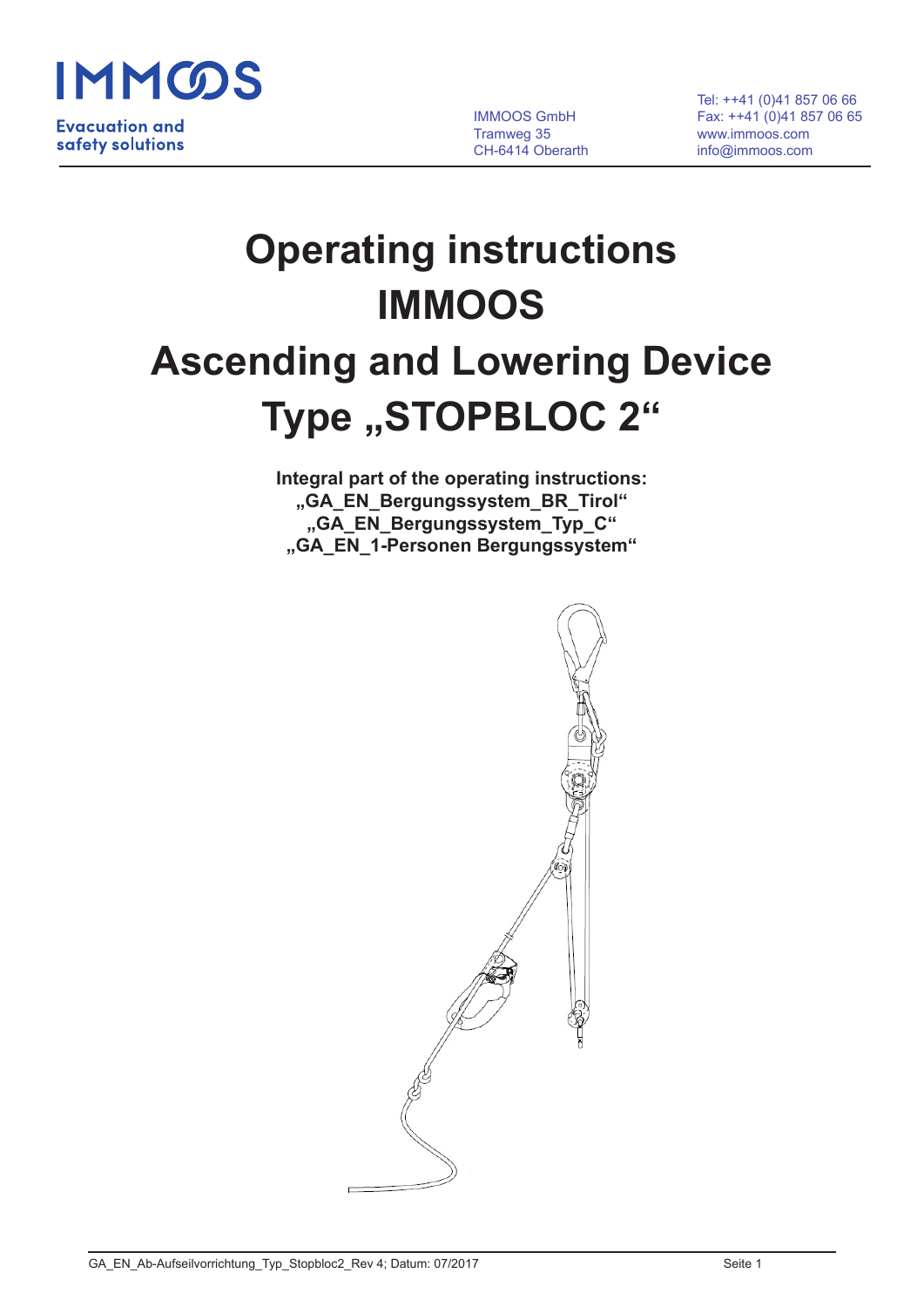### Inhalt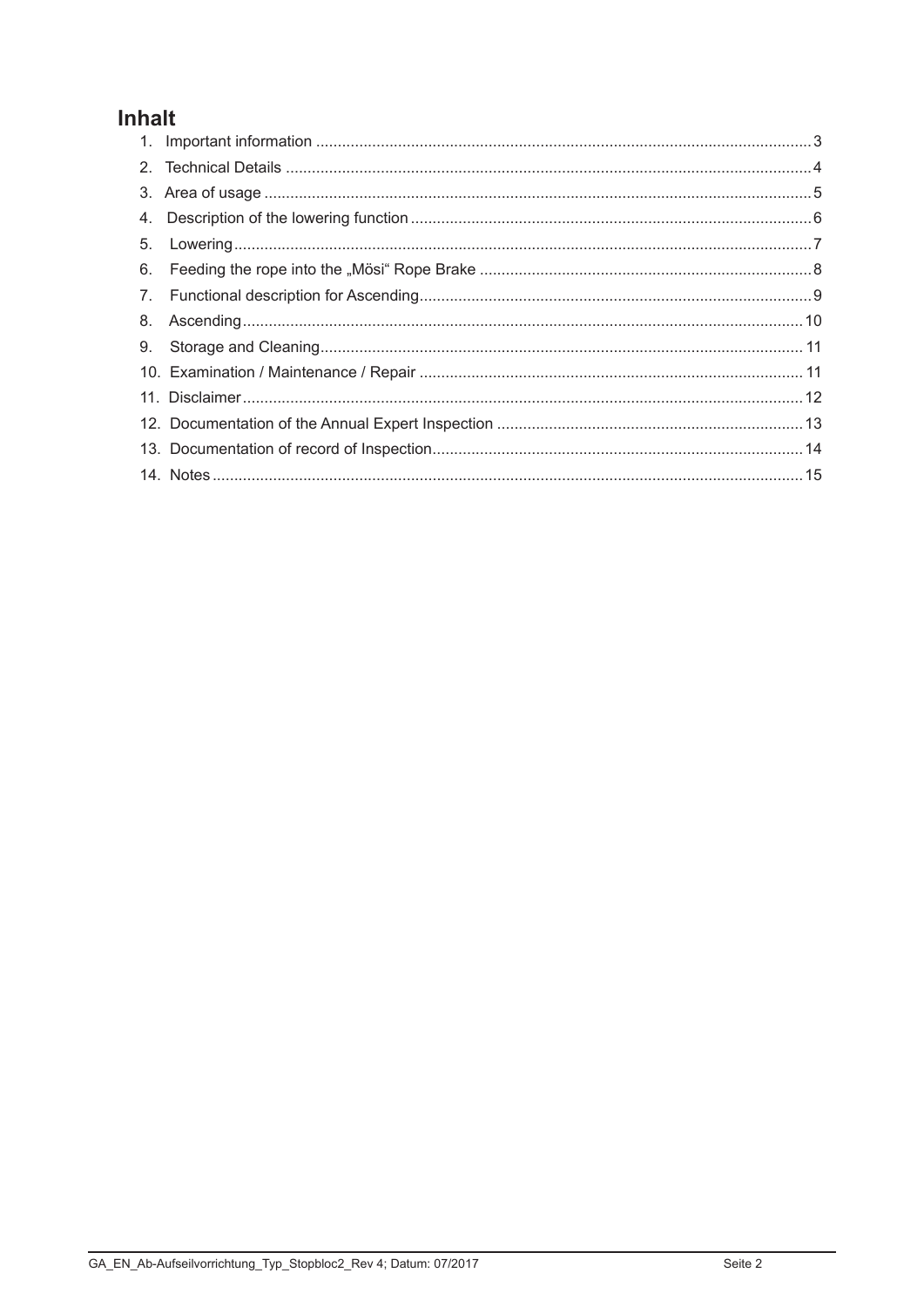#### **1. Important information**

These operating instruction relate to the IMMOOS Ascending and Lowering Device "STOPBLOC 2". Please read through these operating instructions carefully and keep all product instructions and information.

Activities at high altitudes are dangerous and can lead to serious and even fatal injuries. It is solely your responsibility to learn the user and safety precautions. Only medically appropriate persons are allowed.

The IMMOOS Ascending and Lowering Device "STOPBLOC 2" may only be used by instructed and trained, expert personnel.

**The end of the rope must have 2 safety knots placed 0,5m from one another.** For your own safety, never let go of the feeding rope during lowering and **always use gloves** (see point 4).

The parts (IMMOOS "STOPBLOC 2" pulley, the EVAC-Static Rope and Mösi Rope Brake) must be used together as a unit. Unauthorized usage of any part thereof requires prior consultation with the manufacturer.

If using a braking unit other than the Mösi Rope Brake, the instruction manual of such other unit should be followed closely.

Instruction manuals of the various products being used in conjunction with the IMMOOS Ascending and Lowering Devices "STOPBLOC 2" must be carefully studied and adhered to by any users of such.

No modifications may be carried out on parts.

Before usage all devices and units must be visually inspected to ensure that the material used is functioning and complete. All materials are to be checked on an annual basis according to EN 365.

The annual expert inquiries and the roping work are sequential to document!

In the event of a serious accident or if the IMMOOS Ascending and Lowering Device "STOPBLOC 2" itself falls down or a heavy object falls onto it, the device may no longer be used. A deformation can impair the function of the sliding vehicle or internal non-visible fractures can reduce its strength.

All the parts mentioned here are to acquire by IMMOOS GmbH.

**Important: In use, the IMMOOS Ascending and Lowering device must be hanging free, never let it be touched by an other object.**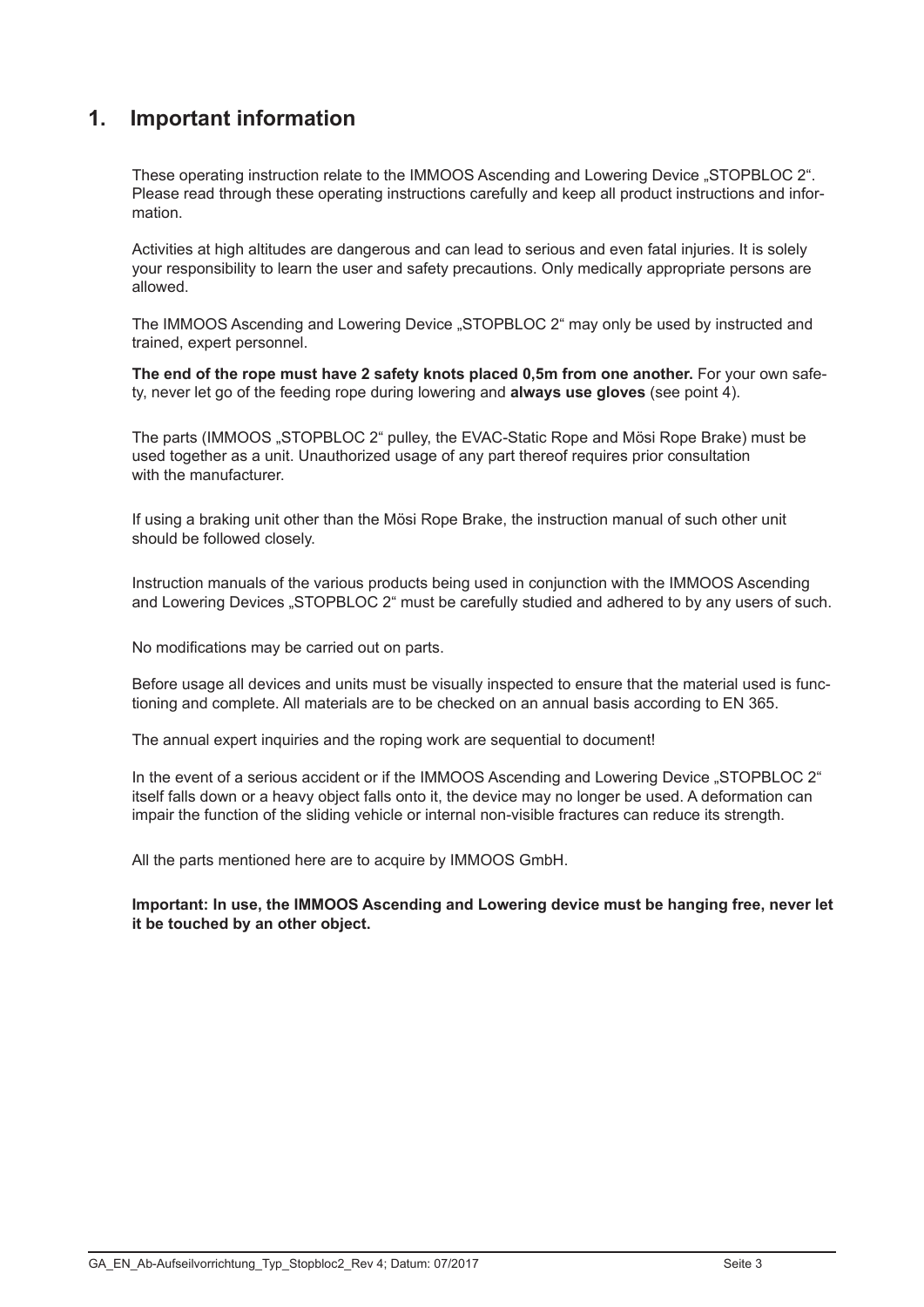## **2. Technical Details**

| Device Class:                                              | Classe A                                                                           |
|------------------------------------------------------------|------------------------------------------------------------------------------------|
| Test Standard:                                             | EN 341                                                                             |
| Lowering Height:                                           | max. 450 m                                                                         |
| Rope Load:                                                 | max. 1 Person                                                                      |
| Draw-up Load:                                              | max. 1 Person                                                                      |
| Usable Rope:                                               | 9 mm Evac-Static                                                                   |
| Dead weight:<br>Rope Deflection:<br>Rope Brake (Mösi)      | ca. 0.6 kg<br>ca. 0.3 kg                                                           |
| Permitted rope brake<br>and deflector model<br>STOPBLOC 2: | rope brake type Mösi Demi Antipanik<br>rope brake type Petzl Stop<br>type Moduleur |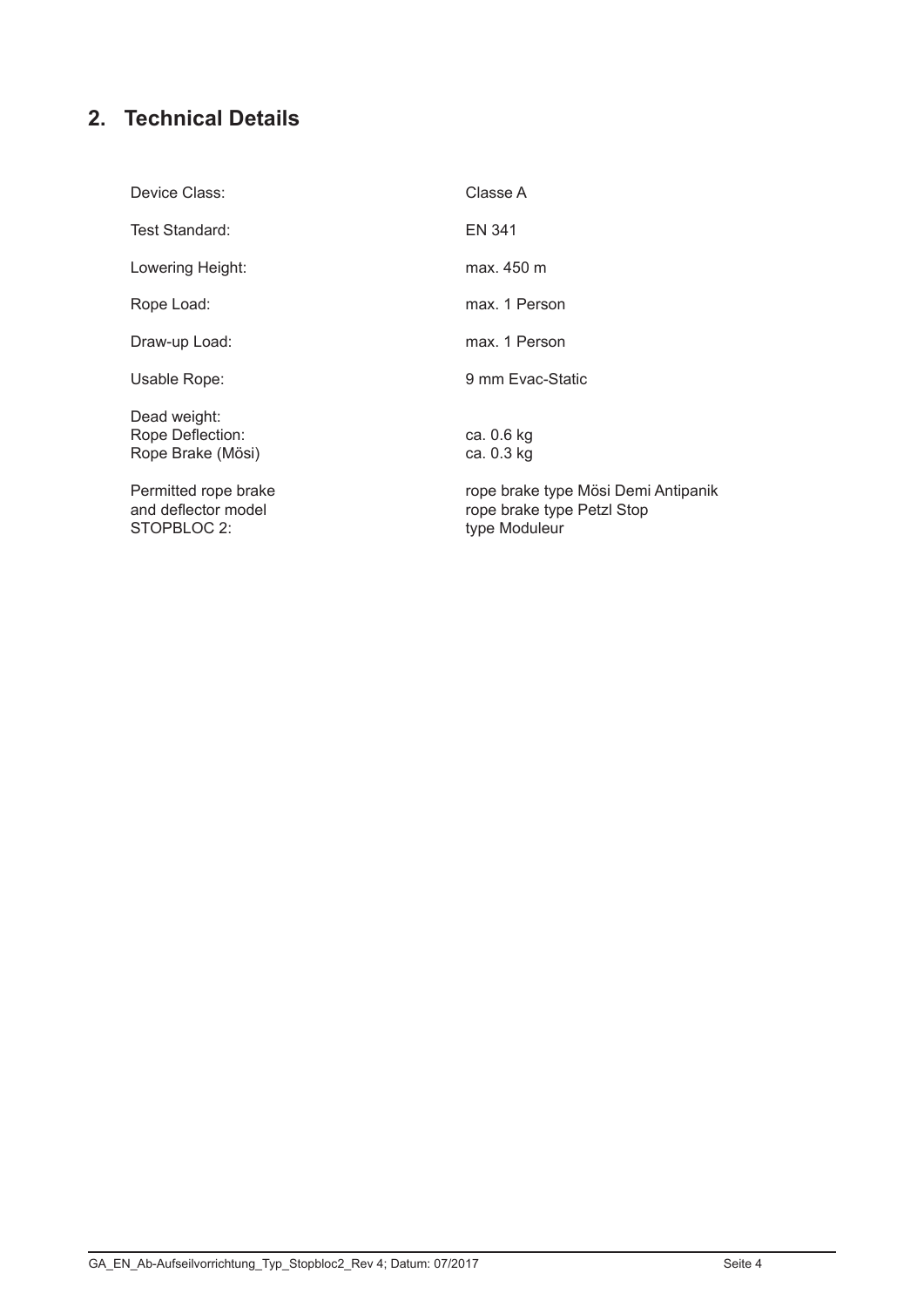#### **3. Area of usage**



The IMMOOS Ascending and Lowering Device "STOPBLOC 2" is mainly for the rescuing of persons from aerial ropeways (chairlifts and gondolas) and is capable of ascending and/or lowering such persons.

Should a rescuer need to ascend, additional deflection pulley can be used for easing expendable energy.

The Ascending and Lowering Device is a unit comprised of the "STOPBLOC 2" Rope Deflector, the Mösi Rope Brake, a 9mm EVAC-Static Rope, and additional deflection pulley for ascending.

The lowering procedure can be stopped at any time using the Mösi Rope Brake **(with gloves).**

Mini Traxion hinders possible drops of the load during pauses when ascending.

The attachment of the IMMOOS Ascending and Lowering Device "STOPBLOC 2" have to be at a suitable anchor-point according to EN 795.

The attachment of the Mösi rope brake have to be at a suitable anchor-point (i.e. retaining/safety belt EN 358, body harness EN 361, sitting harness EN 813).

Important: In use, the IMMOOS Ascending and Lowering Device "STOPBLOC 2" must be han**ging free, never let it be touched by an other object.**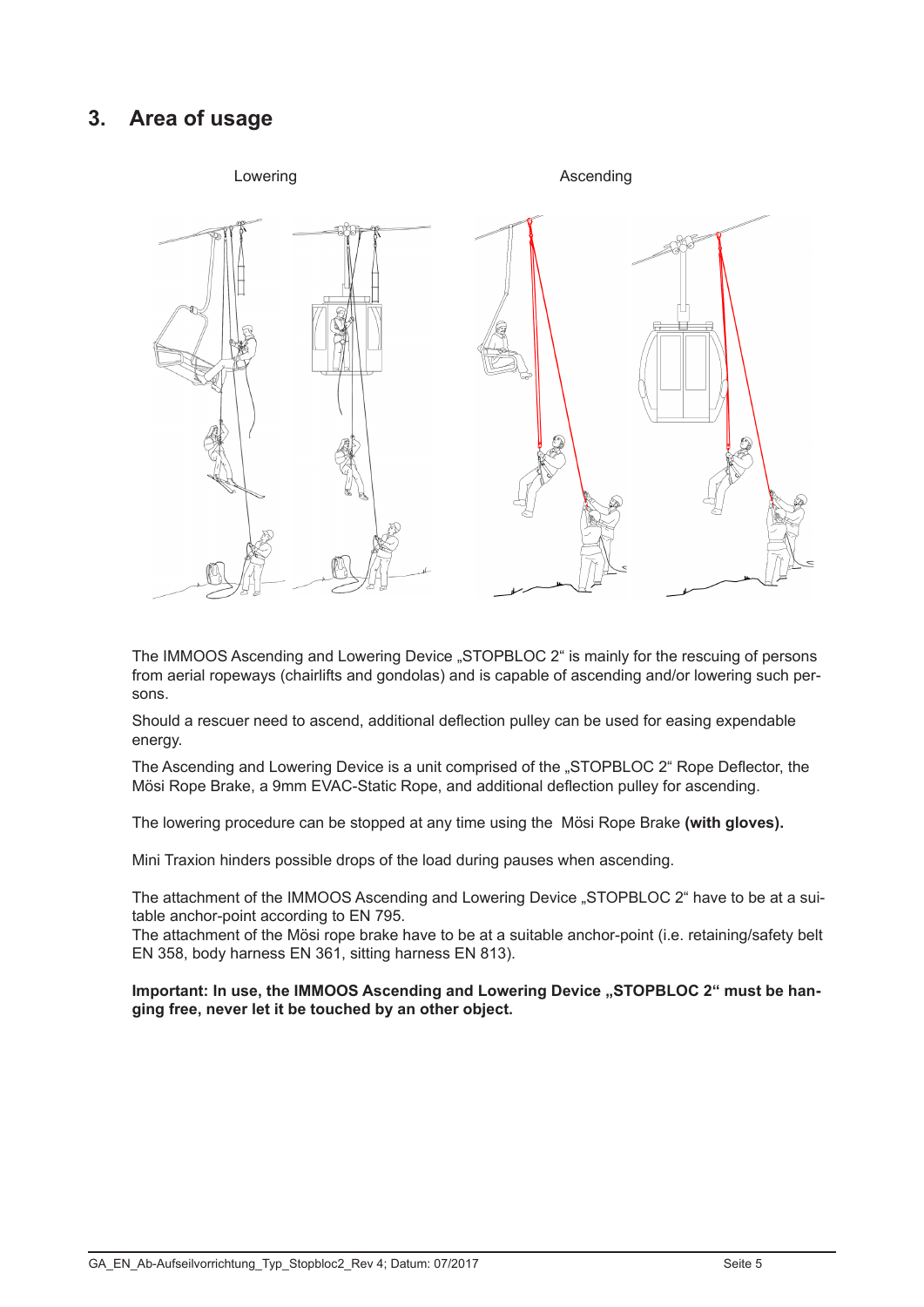#### **4. Description of the lowering function**



The rope is looped twice around the IMMOOS rope pulley, resulting in a 1,5x clinch. Through this clinch, the retention at rope's end is reduced to 1/3 of the lowering weight.

The included rope brake allows for the lowering speed to be regulated according to the intensity of pressure applied to its grip.

The role of eccentric is automatically raised when pulling on the loaded rope's end. This rope is then jammed between the role of eccentric and the upper bolt. This will stop the lowering procedure. By usig the grip, the rope is let through in a controlled manner.

When the grip is squeezed too tightly, the rope will be pushed through the Role of eccentric on the lower side of the bolt. This will stop the lowering procedure.

This eyelet is used for karabiner attachment.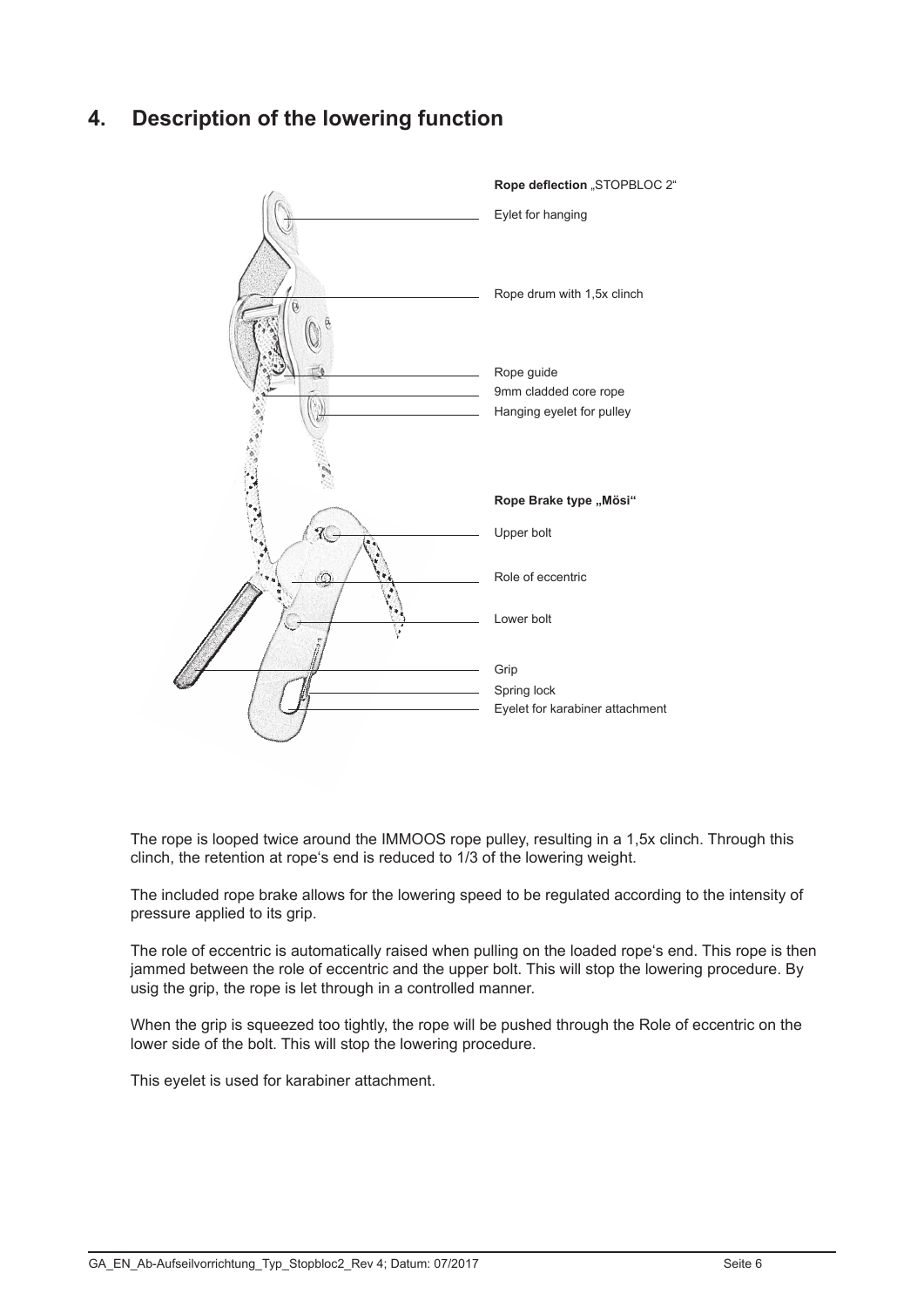#### **5. Lowering**

#### Attach "STOPBLOC 2" **Parts required** to screw-link by using 1x aluminium safety hook the safety-hook. 1x screw link 1x "STOPBLOC 2" with 9 mm rope 1x rope brake Course of the 1x fixing loop rope in the "STOPBLOC 2":  $\bar{\bar{C}}$ The load is hooked to the knotted end connection (i.e. using a safety carabiner and evacuation harness) Insert the ballast rope into the rope brake (point 5)**Note:** The attachment of the rope brake for the lowering have to be at a suitable anchor-point **Assistant** (i.e. retaining/safety belts EN 358, body .<br>€ harness EN 361, sitting harness EN 813) provide with two safety device knots, in the distance from 0.5m of the rope end.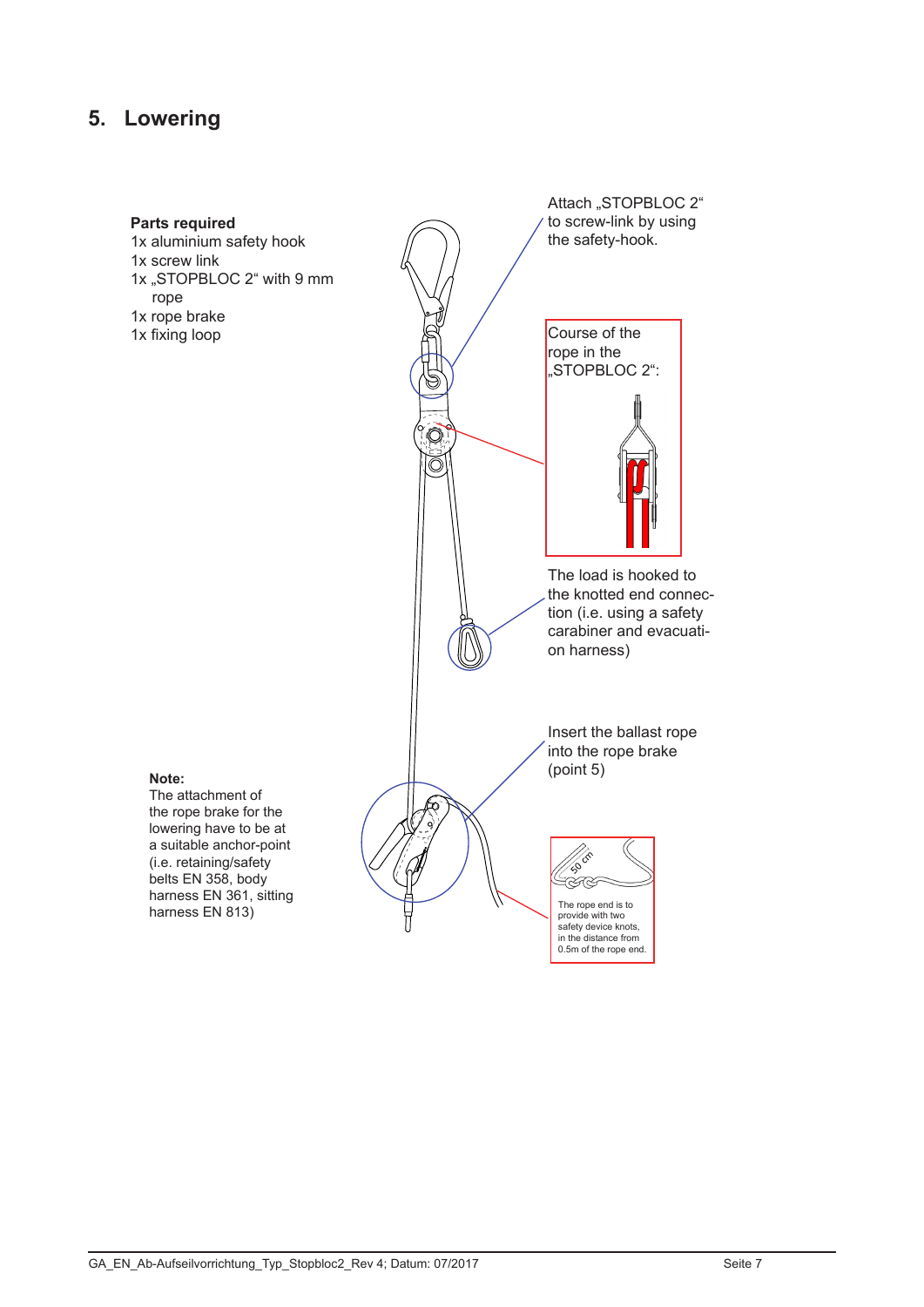#### 6. Feeding the rope into the "Mösi" Rope Brake



Lower rope feed



Upper rope feed

Insert the rope and close the rope brake (according the drawing) using a karabiner. Make sure the safety stop (spring) closes around the locking karabiner.



Check to make sure the end of the rope is knotted for safety.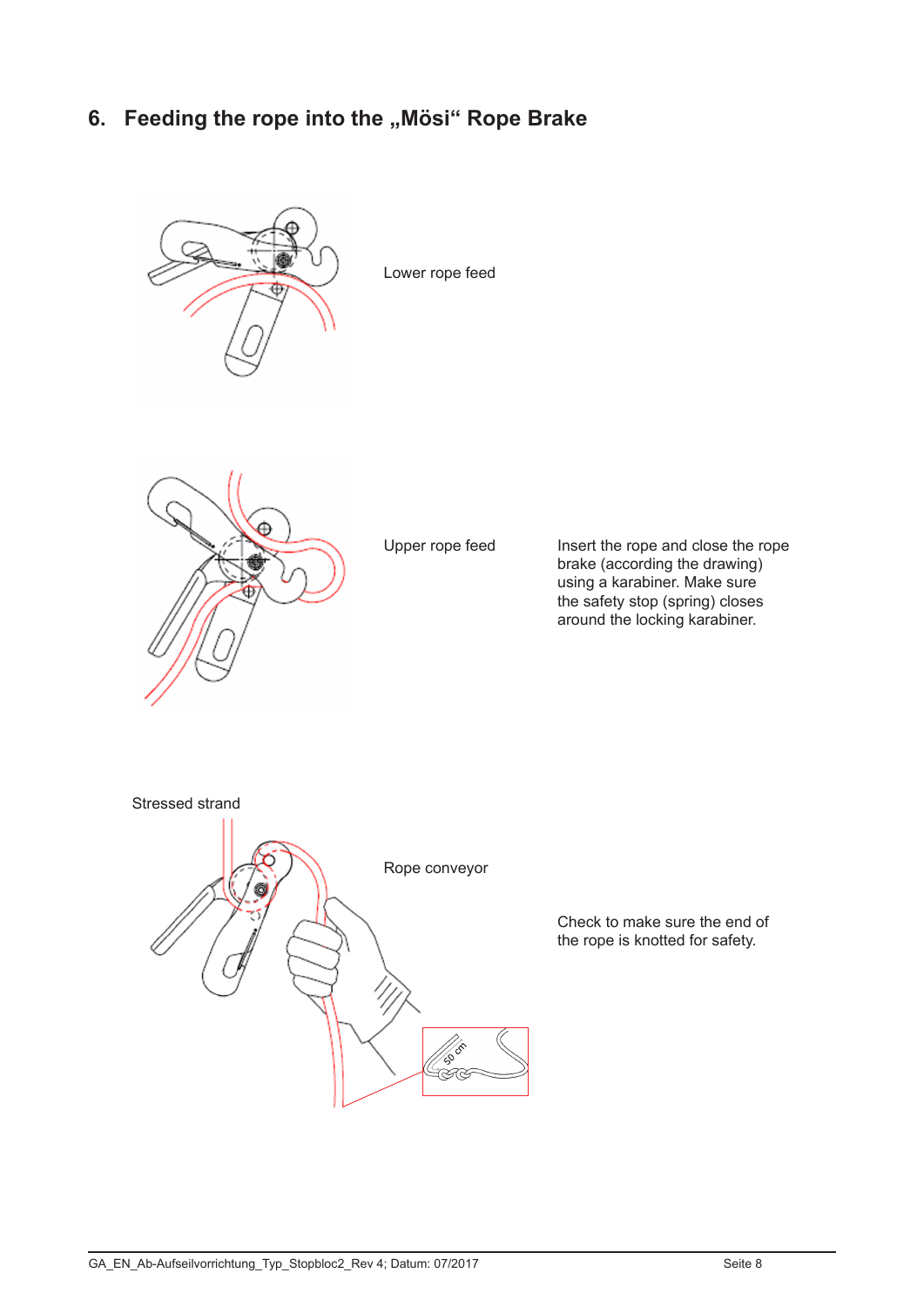#### **7. Functional description for Ascending**



With additional parts the "STOPBLOC 2" can also be used as a pulley system. Such would reduce the load by 50% allowing the ascending of a person. The Mini Traxion's integrated clamping-mechanism hinders possible drops during pauses.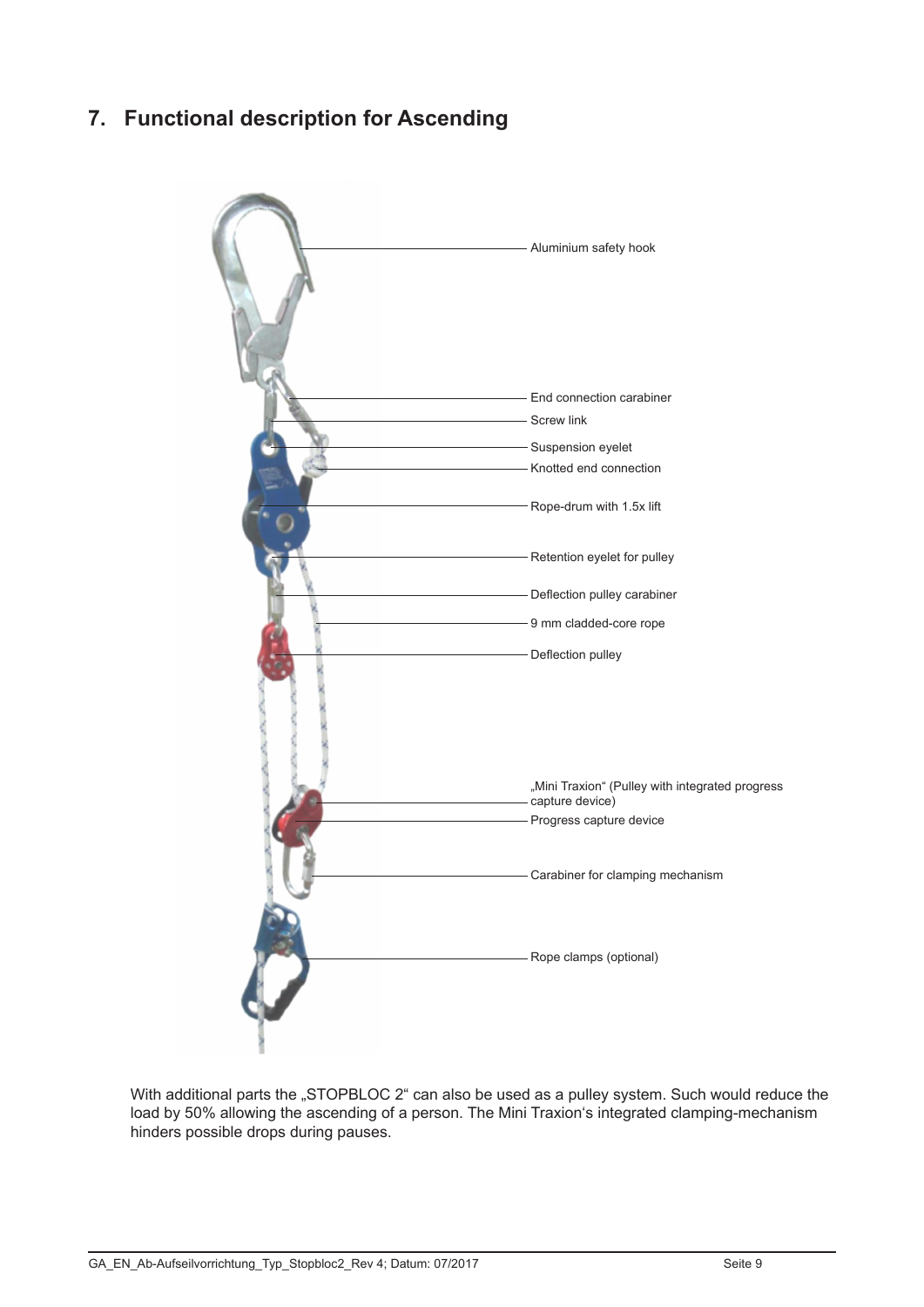#### **8. Ascending**

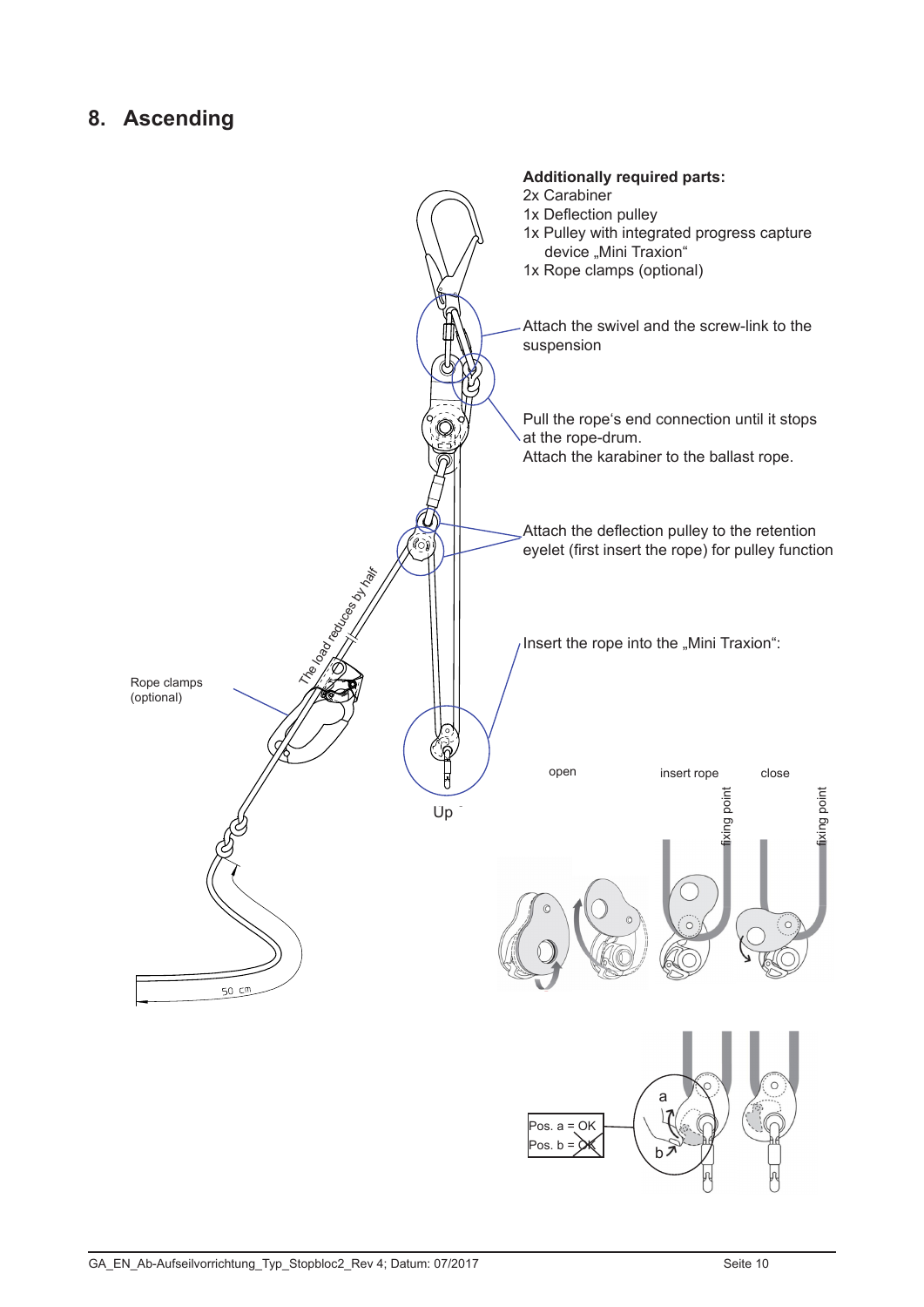#### **9. Storage and Cleaning**

Store the IMMOOS evacuation carriage type C in a dry area without extreme temperature flucruations.

Avoid contact with acids, corrosive liquids and oils.

Clean if necessary after the employment or contamination. Clean using gentle soap and much warm water (max. 30° C).

Always dry naturally, i.e. never near fire or other sources of heat. Excess water should be wiped away using a clean towel.

Do not store near batteries.

#### **10. Examination / Maintenance / Repair**

For this reason, the following time periods for inspection, cleaning, maintenance and repairs must be observed:

| • Each time before use            | Visual examination (inspection) by the user                                                                                             |
|-----------------------------------|-----------------------------------------------------------------------------------------------------------------------------------------|
| • At least once per year          | Examination (inspection) by approved specialist<br>(Exception Austria: In accordance with Regulation<br>relating to Operating Material) |
| • Reaching the maximum work load: | Maintenance by the manufacturer or one of it<br>authorized person or at the latest after 8-10 years                                     |

#### **Visual examination (inspection)**

Each time before using the evacuation carriage, it must be examined visually by the user, that all screws are tightened and singular parts do not show any sign of specific wear or tear.



Damaged or incomplete devices must not be used.

#### **Annual examination (inspection)**

Examinations (inspections) must be carried out and documented by an approuved specialist at least once per year

The annual examination (inspection) basically comprises:

- Visual inspection of all individual parts
- Functional test
- Entirety
- Longevity

In case of doubt, an inspection and maintenance must be carried out by the manufacturer and or its appointed agent/representative.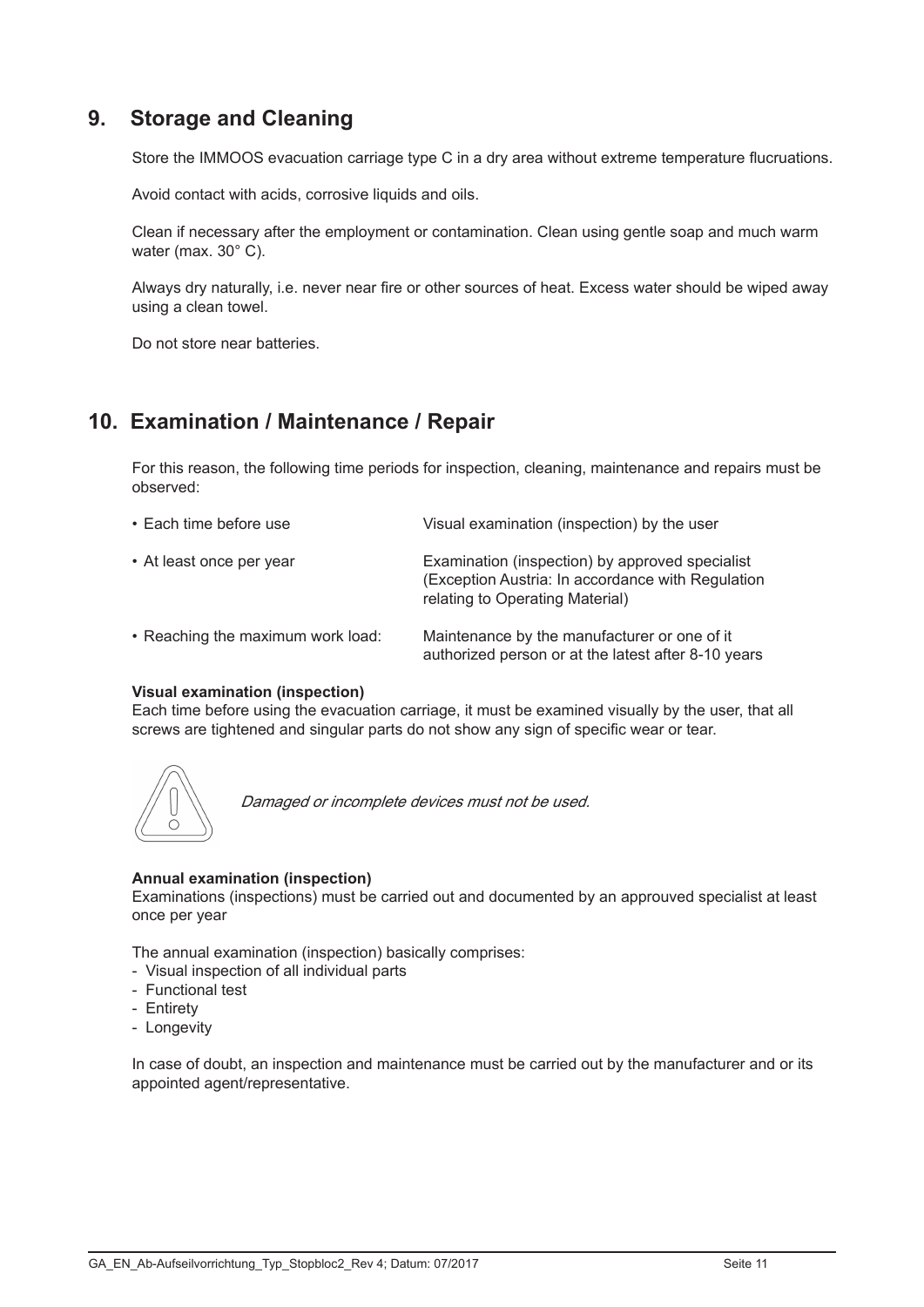#### **Maintenance upon reaching the maximum work load (rope work)**

The IMMOOS Ascending and Lowering device type . STOPBLOC 2<sup>"</sup> must be serviced by the manufacturer or its authorized agent after reaching its maximum work load (7'500'000 J) or at the latest after 8-10 years.

The maximum work load (roping work) is calculated as follows:  $W = m \cdot g \cdot h \cdot n$ 

| W |  | maximum work load (or rope work) in J |  |
|---|--|---------------------------------------|--|
|---|--|---------------------------------------|--|

- $m =$  mass in kg (80kg with aerial ropeways)
- $q =$  acceleration of the fall  $9.81 \text{ m/s2}$
- $h =$  lowering height in m
- n = number of persons lowered

#### **Overhaul and rope exchange**

Repairs at the devices may be implemented only of the manufacturer or one of it authorized person.

The rope is to be exchanged as follows:

| - damaged ropes                | replace immediatly |
|--------------------------------|--------------------|
| - uses rarely or never (aging) | after 8-10 years   |
| - after rich the rope working  | 7'500'000 J        |

The rope is a special rope. It can only be inserted with the certified EVAC-Static rope 9mm. The exchange may take place only via the manufacturer or one of it authorized person.

#### **11. Disclaimer**

Die IMMOOS GmbH disclaims all responsibility and liability for damage if accidents or damage are due to:

- Non-compliance with statutory and official regulations
- Non-compliance with regulations or contractually agreed conditions of IMMOOS GmbH
- Non-intended use of the IMMOOS Ascending and Lowering Device "STOPBLOC 2"
- Unauthorized modifications carried out on parts of the device
- Replacement of the parts by other materials
- Additional loads of the parts
- Parts that were not designed, manufactured and supplied by IMMOOS GmbH
- Sabotage, military events and cases of force majeure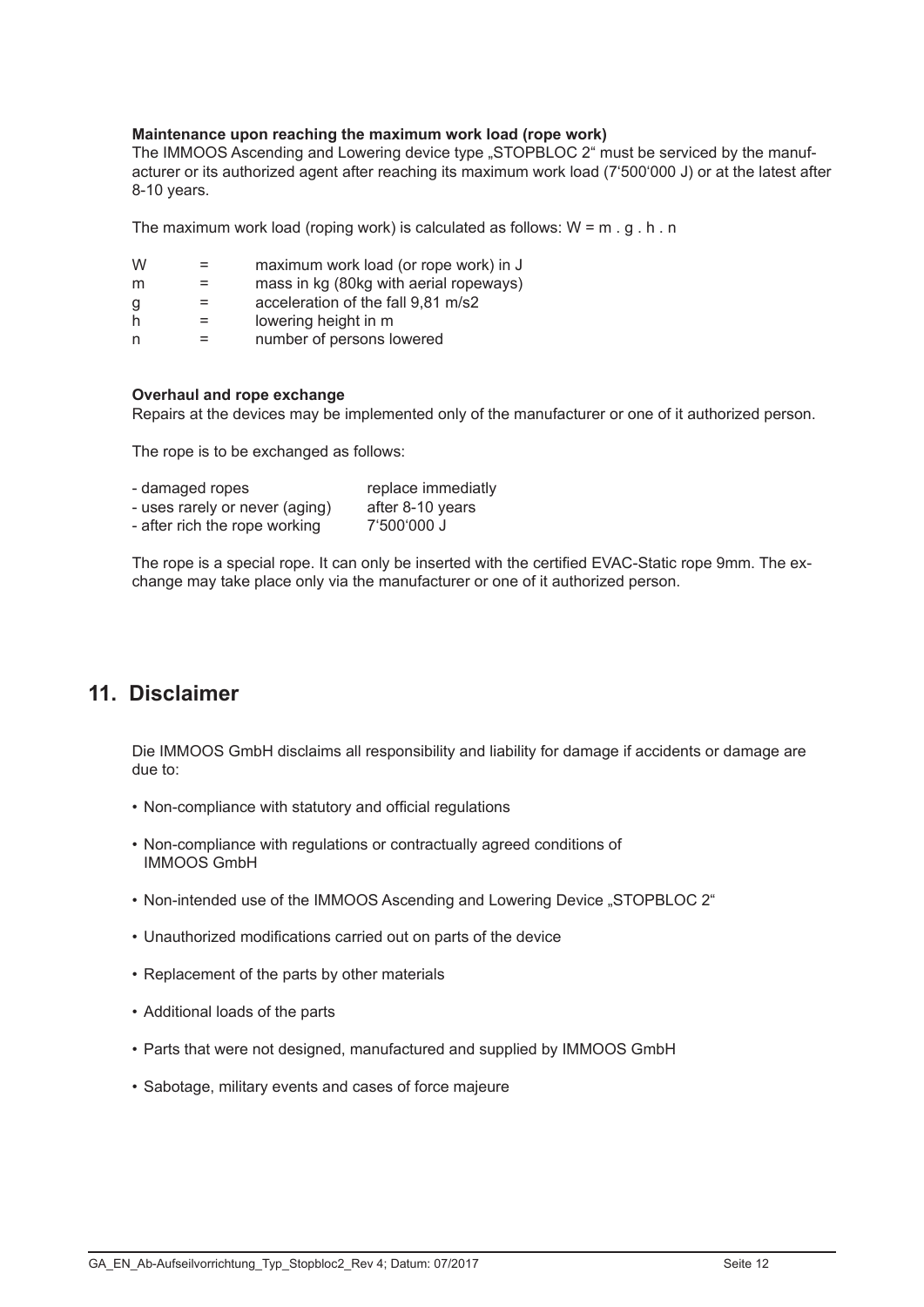## **12. Documentation of the Annual Expert Inspection**

Proof of the accomplished roping work. (Fill out 1 sheet for each product)

| <b>Product:</b> | <b>IMMOOS Ascending and Lowering Device</b> | "STOPBLOC 2"  Nr.:<br> |
|-----------------|---------------------------------------------|------------------------|
|                 |                                             |                        |
|                 |                                             |                        |
| Owner:          |                                             |                        |
|                 |                                             |                        |

**Purchase date: Purchase date: Date of first usage:** 

**............................................ .................................................**

| <b>Date</b> | Lowring height<br>in m | <b>Number of</b><br>persons to be<br>lowered | Roping work in joul-<br>calculated from: 80 x<br>9.81 x lowering height<br>x number of persons<br>to be lowered | Authorized signature |
|-------------|------------------------|----------------------------------------------|-----------------------------------------------------------------------------------------------------------------|----------------------|
|             |                        |                                              |                                                                                                                 |                      |
|             |                        |                                              |                                                                                                                 |                      |
|             |                        |                                              |                                                                                                                 |                      |
|             |                        |                                              |                                                                                                                 |                      |
|             |                        |                                              |                                                                                                                 |                      |
|             |                        |                                              |                                                                                                                 |                      |
|             |                        |                                              |                                                                                                                 |                      |
|             |                        |                                              |                                                                                                                 |                      |
|             |                        |                                              |                                                                                                                 |                      |
|             |                        |                                              |                                                                                                                 |                      |
|             |                        |                                              |                                                                                                                 |                      |
|             |                        |                                              |                                                                                                                 |                      |
|             |                        |                                              |                                                                                                                 |                      |
|             |                        |                                              |                                                                                                                 |                      |
|             |                        |                                              |                                                                                                                 |                      |
|             |                        |                                              |                                                                                                                 |                      |
|             |                        |                                              |                                                                                                                 |                      |
|             |                        |                                              |                                                                                                                 |                      |
|             |                        |                                              |                                                                                                                 |                      |
|             |                        |                                              |                                                                                                                 |                      |
|             |                        |                                              |                                                                                                                 |                      |
|             |                        |                                              |                                                                                                                 |                      |
|             |                        |                                              |                                                                                                                 |                      |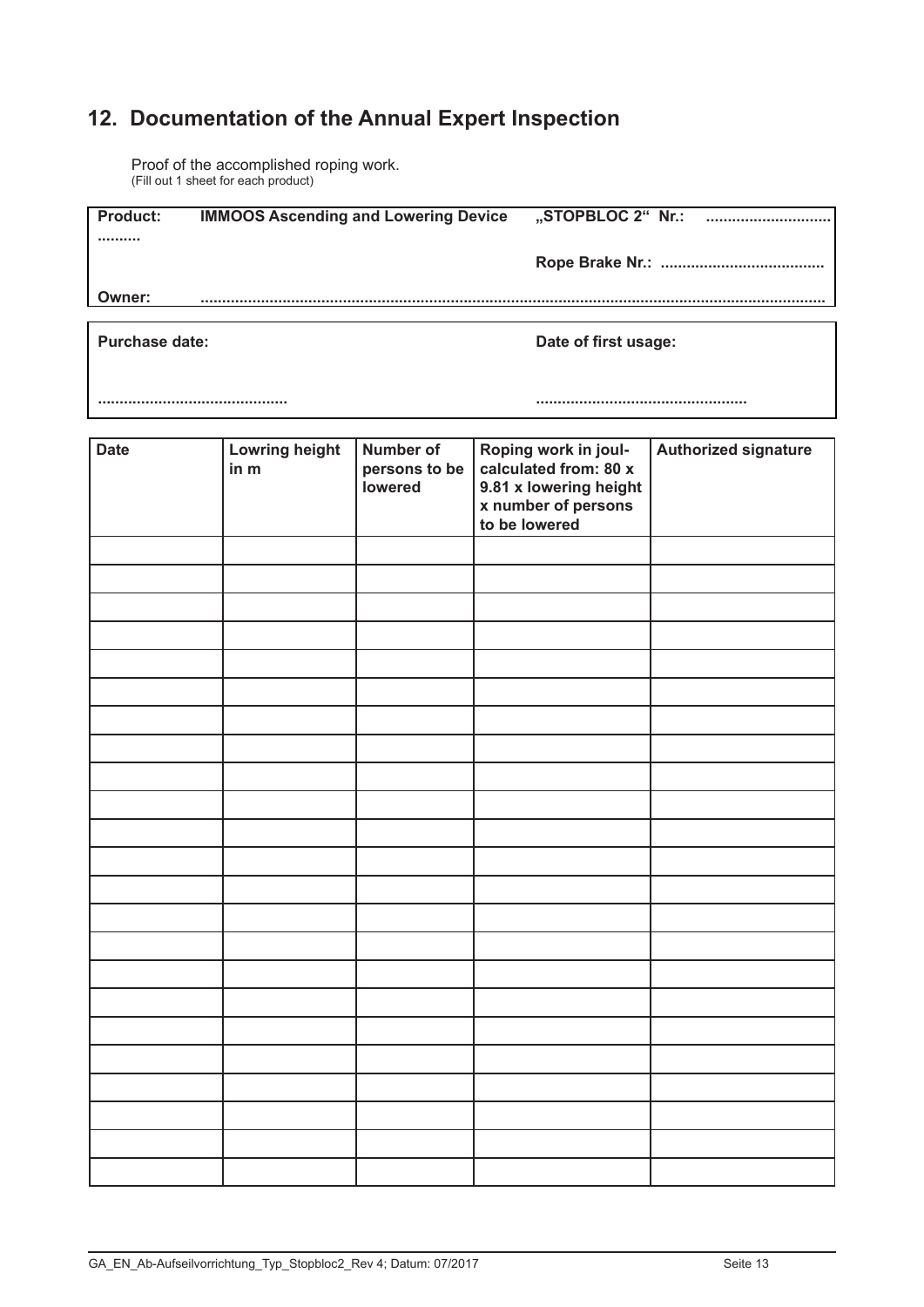## **13. Documentation of record of Inspection**

Prescribed proof of the accomplished examination (EN 365): (Fill out 1 sheet for each product)

| l Product: | <b>IMMOOS Ascending and Lowering Device</b> | "STOPBLOC 2" Nr.: |
|------------|---------------------------------------------|-------------------|
| Owner:     |                                             |                   |

**Purchase date: Date of first usage: Date of first usage:** 

**............................................ .................................................**

| <b>Date</b> | Notification of recognized deficiencies | <b>Authorized signature</b> |
|-------------|-----------------------------------------|-----------------------------|
|             |                                         |                             |
|             |                                         |                             |
|             |                                         |                             |
|             |                                         |                             |
|             |                                         |                             |
|             |                                         |                             |
|             |                                         |                             |
|             |                                         |                             |
|             |                                         |                             |
|             |                                         |                             |
|             |                                         |                             |
|             |                                         |                             |
|             |                                         |                             |
|             |                                         |                             |
|             |                                         |                             |
|             |                                         |                             |
|             |                                         |                             |
|             |                                         |                             |
|             |                                         |                             |
|             |                                         |                             |
|             |                                         |                             |
|             |                                         |                             |
|             |                                         |                             |
|             |                                         |                             |
|             |                                         |                             |
|             |                                         |                             |